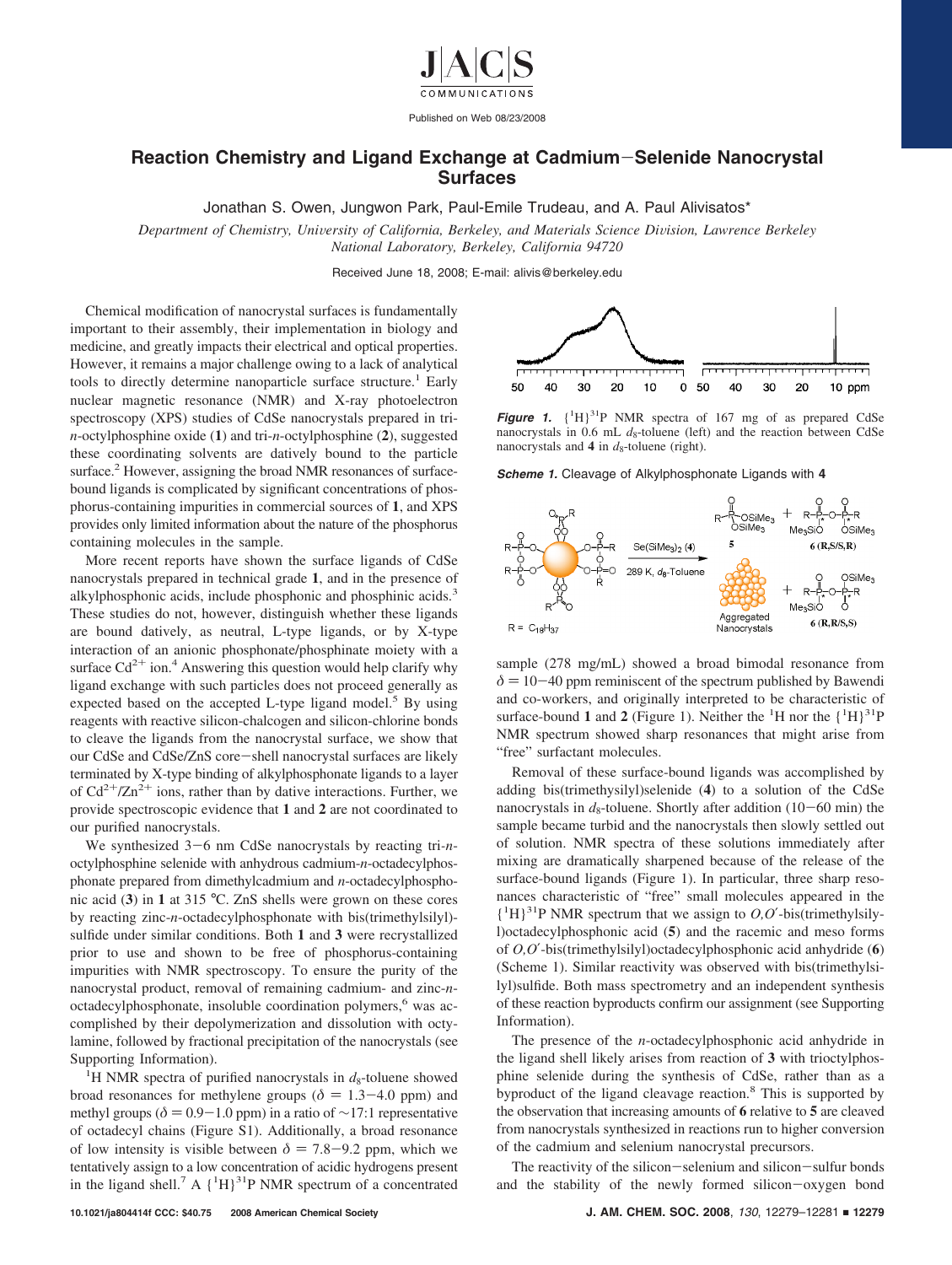*Scheme 2.* Conversion of Alkylphosphonate to Thiolate Ligands with TMS-Protected Thiol **7**



*Scheme 3.* Chloride Termination with Me<sub>3</sub>Si-Cl and  $8^a$ 



*<sup>a</sup>* The number of chloride ligands on the particle surface is equal to the number of Cd-phoshphonate linkages transformed to chloride ligands, plus the number of adsorbed chlorides anions from **8**, denoted n above.

presumably provide the driving force for this reaction, and led us to attempt a similar ligand cleavage with a trimethylsilyl-protected thiol. In this case however, by reacting *S*-trimethylsilyl-2,5,8,11 tetraoxatridecane-13-thiol (**7**) with the nanocrystals, a thiolate is exchanged for the phosphonates as shown in Scheme 2. Addition of 7 to a  $d_8$ -toluene solution of the CdSe nanocrystals resulted in rapid disappearance of the broad 31P NMR resonance of the starting material, quenching of the nanocrystal fluorescence, and the appearance of **5** and **6** as described above, but did not result in nanocrystal aggregation.<sup>9</sup> The appearance of a broad resonance for the bound thiol in the <sup>1</sup>H NMR spectrum was also evident ( $\delta$  =  $\frac{3.2-4.5 \text{ mm}}{2.2}$ ). Bemoval of the solvent en vacuo and washing the 3.2-4.5 ppm). Removal of the solvent en vacuo and washing the residue with anhydrous hexane produced nanocrystals that are soluble in polar solvents like water, methanol, and chloroform. A <sup>1</sup>H NMR spectrum of the newly derivatized nanocrystals in  $d_8$ toluene showed that 85% of the surface ligands are derived from **7** and 15% from octadecyl chains (Supporting Information, Figure S9).<sup>10</sup> Analysis of the hexane-soluble portion with <sup>1</sup>H and  $\{^1H\}^{31}P$ NMR spectroscopy and ESI-TOF mass spectrometry showed the presence of **<sup>5</sup>**-**<sup>7</sup>** but no 31P NMR resonances for **<sup>1</sup>** and **<sup>2</sup>**.

Encouraged by our nanocrystal derivatization experiments with trimethylsilyl bound chalcogenides **4** and **7**, we sought to exchange the alkylphosphonate ligands for chloride ligands. Adding anhydrous cholortrimethylsilane to a toluene solution of nanocrystals, results in rapid particle aggregation. Repeating this experiment in a mixture of toluene saturated with anhydrous tridecyltrimethylammonium chloride (**8**), however, prevented nanocrystal aggregation.11 Removal of excess **8** by centrifugation and subsequent fractional precipitation with hexane gave nanocrystals that are soluble in toluene and chloroform.  ${^{1}H}$ <sup>31</sup>P NMR spectroscopy of the reaction byproducts in  $d_8$ -toluene showed the presence of 5 and **6**, while a <sup>1</sup>H NMR spectrum of the nanocrystals showed resonances characteristic of the tridecyltrimethylammonium ion (Scheme 3). Repeating this experiment with CdSe/ZnS core-shell particles resulted in a  $25\%$  decrease in the fluorescence quantum yield.<sup>12</sup>

XPS of the Cl-functionalized nanoparticles made soluble with **8** was performed to demonstrate the binding of chloride to the nanoparticle surface. Binding energies of Cl 2p electrons are sensitive to their coordination environment with reported values



*Figure 2.* XPS of chloride-terminated CdSe nanocrystals (black) (Scheme 3), **8** (green), and underivatized nanocrystals (red). Au 4f binding energies of the substrate were used as an internal reference.

for tetraalkylammonium chloride salts of 196 eV, while  $CdCl<sub>2</sub>$ shows Cl binding energies of 199 eV. $^{13}$  XPS analysis of our chloride-terminated nanocrystals dropcast on a gold substrate showed Cl binding energies of 199 eV with little contribution below 198 eV, ruling out the presence of significant amounts of "free" **8** (Figure 2).

The facile ligand cleavage and exchange reactivity of the trimethylsilylchalcogenides and chlorotrimethylsilane presented above suggests that our nanocrystal surfaces may be terminated by X-type binding of anionic alkylphosphonate moieties to  $Cd^{2+}$ ions on the crystal surface. This hypothesis is best supported by a model where a layer of excess cadmium ions bind to the Lewis basic selenide surface sites of the CdSe core and are charge balanced by the phosphonate ligand. Previously reported Rutherford backscattering experiments support the conclusion that CdSe nanocrystals contain excess Cd ions on their surfaces.<sup>14</sup> This, however, does not strictly follow from our ligand cleavage experiments, since a control experiment showed free phosphonic acid (**3**) and its anhydride also produce **5** and **6**, respectively, on reaction with **4**.

To further investigate the nature of the binding between **3** and the nanocrystal surface, we studied the direct reaction of our CdSe nanocrystals with thiols. Addition of 2-methoxyethanethiol (**9**) or its long chain counterpart 2,5,8,11-tetraoxatridecane-13-thiol (**10**) to the CdSe nanocrystal sample resulted in minimal changes to the resonances for the surface-bound octadecyl chains in the <sup>1</sup>H NMR, though a broad resonance ( $\delta = 3.2 - 4.5$  ppm) appeared upfield of the free thiol.<sup>15</sup> Repeated precipitation from toluene by addition of hexane furnished nanocrystals that retain the broad signature of the bound thiol ( $\delta = 3.2 - 4.5$  ppm) *as well as the starting octadecylphosphonate ligands* in an approximate 1:1 ratio (Supporting Information, Figure S10). No sharp lines indicative of "free" surfactant molecules were visible. Additionally, the nanocrystal fluorescence was immediately quenched upon addition of **9** and **10**. Both observations indicating that the thiol binds the nanocrystal surface. Repeating this experiment in the presence of added triethylamine, however, resulted in rapid (*<sup>t</sup>* < 10 min) sharpening of the aliphatic resonances in the <sup>1</sup>H NMR spectrum. At the same time two sharp resonances in the  ${^{1}H}$ <sup>31</sup>P NMR spectrum ( $\delta$  = 16.6, 26.1 npm) appeared that we assign to the conjugate hase of 16.6, 26.1 ppm) appeared that we assign to the conjugate base of octadecylphosphonic acid and octadecylphosphonic acid anhydride.<sup>16</sup>

This indicates **10** will only displace the alkylphosphonate ligands upon deprotonation by triethylamine suggesting that anionic alkylphosphonate moieties are bound to excess cationic cadmium sites, rather than by a simple dative interaction. Accordingly, the incoming thiol must convert the alkylphosphonate ligand to an equivalent of phosphonic acid in order to displace it from the nanocrystal and form a  $Cd^{2+}$ -thiolate interaction. The lack of this reactivity in the